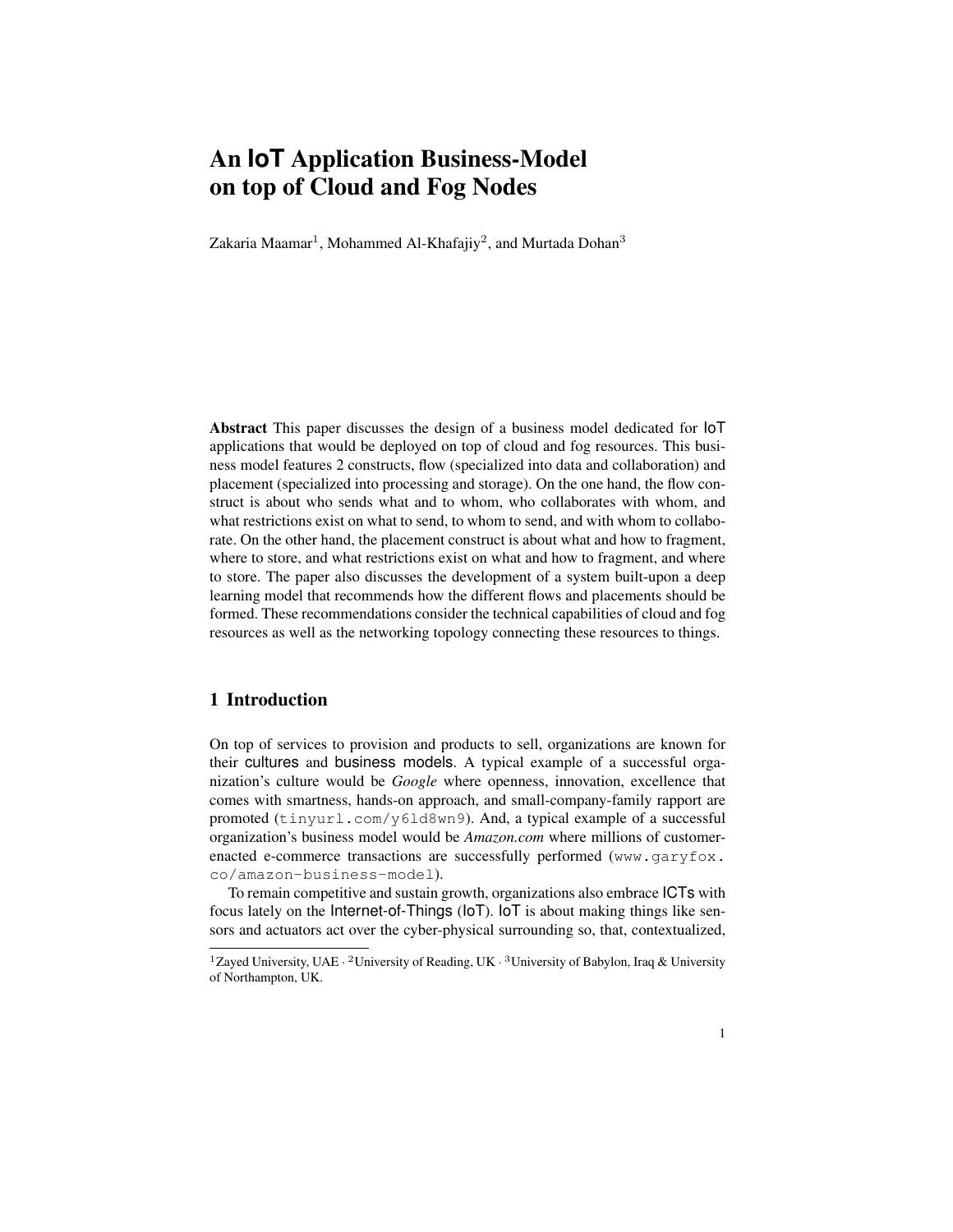smart services are provisioned to users and organizations. According to Gartner (www.gartner.com/newsroom/id/3165317), 6.4 billion connected things were in use in 2016, up 3% from 2015, and will reach 20.8 billion by 2020. Another recent trend in the ICT landscape is coupling IoT with cloud computing and fog computing [15] (fog is *aka* edge). The massive volume of data that things generate, needs to be captured, processed, analyzed, shared, and protected. Data range from vegetables' freshness in warehouses to traffic flows on roads and pollution levels in cities. For many years, cloud has been the technology of choice for exposing resources (traditionally software, platform, and infrastructure) as services (\*aaS) to organizations that have to "wrestle" with this massive volume of data. According to Gartner too (goo.gl/m9MQXc), "*by 2021, more than half of global enterprises already using cloud today will adopt an all-in cloud strategy*". However, despite cloud's benefits there exist some concerns about cloud's appropriateness for certain applications (e.g., medical and financial) that have strict non-functional requirements to satisfy in terms of minimizing data latency and protecting sensitive data. Transferring data over public networks to (distant) clouds could take time because of high latency, could be subject to interceptions, alterations, and misuses, and could depend on network availability and reliability. To address data-latency and datasensitivity concerns, ICT practitioners advocate for fog computing where processing and/or storage facilities are expected to exist "next" (or nearby) to where data is collected minimizing its transfer and avoiding its exposure to unnecessary risks.

In this paper, we examine the appropriateness of developing a business model for IoT applications that would run on top of a cloud/fog infrastructure. This business model should (*i*) identify the data flows between IoT devices, clouds, and fogs, (*ii*) expose how collaboration arises between IoT devices, clouds, and fogs, and (*iii*) track where data processing and storage happen because of the distributed nature of IoT devices, clouds, and fogs. To the best of our knowledge, this is the first step towards defining such a business model in the double context of cloud and fog. Mahmud et al. report the lack of business model for fog environments, only, [10]. The rest of this paper is organized as follows. Section 2 is a brief overview of cloud, fog, and business model. Section 3 details the way we design a business model for IoT applications. Technical details of this design are included in this section, as well. Section 4 concludes the paper and presents some future work.

## 2 Background

Cloud and fog in brief. Cloud is a popular ICT topic that promotes Anythingas-a-Service (\*aaS) operation model. This model adopts pay-per-use pricing and consolidates hardware and software resources into data centers. However, despite cloud's popularity, it does not, unfortunately, suit all applications. Cloud is not recommended for latency-critical and data-sensitive applications due to reasons such as high latency added by network connections to data centers and multi-hops/nodes between end-users and data centers that increase the probability of interceptions.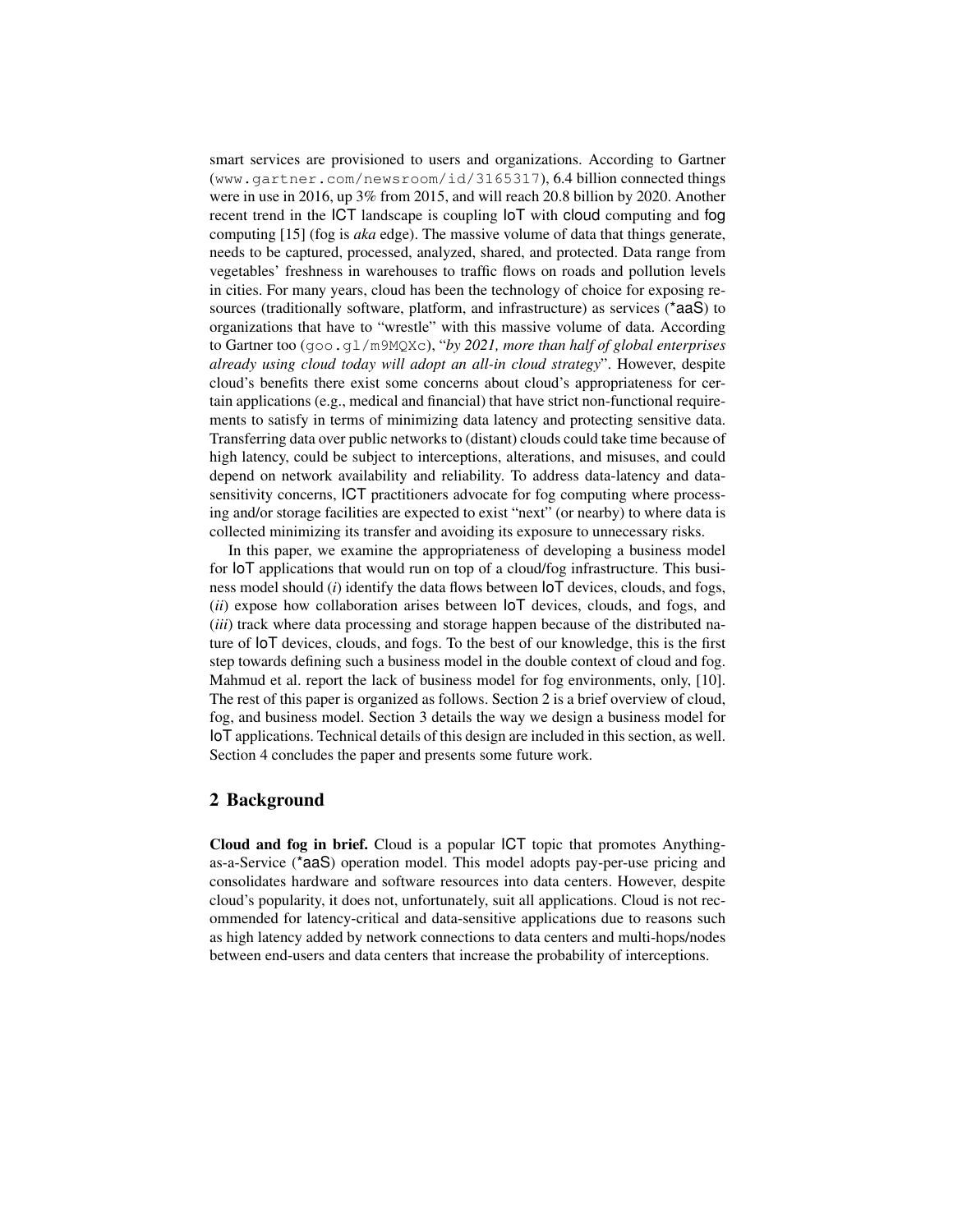Fog was first introduced by Satyanarayanan et al. in 2009 [12] and generalized by Cisco Systems in 2014 [3] as a new ICT operation-model. The objective is to make processing, storage, and networking facilities "close" to where data is captured and/or stored. The extension from cloud to fog is not trivial due to their subtle similarities and differences. However, their suitability for certain applications remains an open debate [11]. Real-time applications that require almost immediate action and high data protection, would discard cloud in favor of fog. Varghese et al. mention that by 2020, existing electronic devices will generate 43 trillion gigabytes of data that need to be processed in cloud data-centers [14]. However, this way of operating cannot be sustained for a long time due to frequency and latency of communication between these devices and cloud data-centers. Fog would process data closer to its source so, that, network traffic is reduced and both quality-of-service and quality-of-experience are improved.

Business model in brief. Despite the critical role of business model in any organization's operation, there is not a common definition of what a business model is. According to Geissdoerfer et al., it is "*a simplified representation of the elements of an organisation and the interaction between these elements for the purpose of its systemic analysis, planning, and communication in face of organizational complexity*" [5]. In a 2015 Business Harvard Review report (hbr.org/2015/01/  $what -is -a -busines-model)$ , it is mentioned that a business model consists of 2 parts: *"Part one includes all the activities associated with making something: designing it, purchasing raw materials, manufacturing, and so on. Part two includes all the activities associated with selling something: finding and reaching customers, transacting a sale, distributing the product, or delivering the service"*. Last but not least, Li sheds light on a business model's key constructs, namely, value proposition (product offerings of the firm, its market segments and its model of revenue generation), value architecture (how a firm senses, creates, distributes, and captures values), and functional architecture (core activities of a firm, namely, product innovation and commercialization, infrastructure for production and delivery, and customer relations management) [8].

## 3 Business model for IoT applications

After an overview of the constructs of our proposed IoT application business-model, we details the types of flows and types of placements and then, present the implementation of a system recommending the definition of these flows and placements.

## *3.1 Overview*

Fig. 1 illustrates the constructs we propose to define an IoT application businessmodel in the context of cloud/fog. The 2 key constructs are flow, specialized into data and collaboration, and placement, specialized into processing and storage.

On the one hand, the flow construct is about who sends what and to whom, who collaborates with whom, and what (time- and location-related) restrictions ex-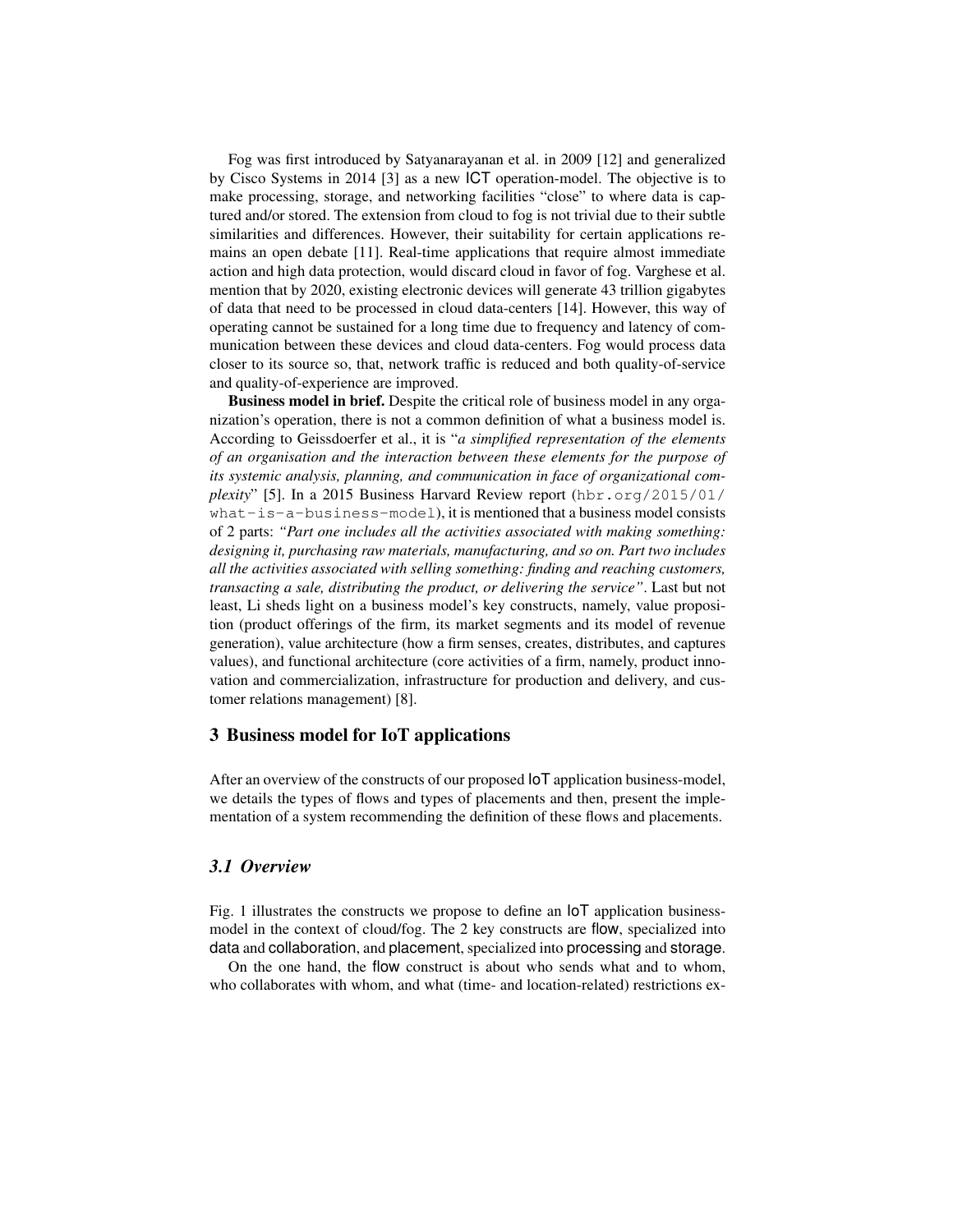

Fig. 1: IoT application business-model's proposed constructs

ist on what to send, to whom to send, and with whom to collaborate. First, the Data Flow (DF) sheds light on how data is transferred from senders to receivers where senders could be things and fogs, and receivers could be fogs and clouds. Second, the Collaboration Flow (CF) sheds light on how, when, and why thing-2-thing, fog-2-fog, and cloud-2-cloud interactions arise. On the other hand, the placement construct is about what and how to fragment, where to store, and what (time- and location-related) restrictions exist on what and how to fragment, and where to store. First, the Processing Placement (PP) sheds light on how an application's business logic is decomposed into fragments and where the fragments are executed over things *versus* fogs *versus* clouds. Second, the Storage Placement (SP) sheds light on where an application's data are spread over things *versus* fogs *versus* clouds.

# *3.2 Types of flows*

Fig. 2 illustrates both the data flows and the collaboration flows that could be part of an IoT application business-model. First, we rely on our previous work on cloudfog coordination to recommend how data flows should be formed [9, 16]. Second, we partially rely on our previous work on fog-2-fog collaboration to recommend how collaboration flows should be formed [1].



Fig. 2: Data/Collaboration flows in an IoT application business-model

Data flows connect thing and fog together ( $DF_{T\rightarrow F}$ ), thing and cloud together ( $DF_{T\rightarrow C}$ ), and thing and fog and cloud together  $(DF_{T\rightarrow F\rightarrow C}^{1})$ . Compared to the work of Thekkummal et al. who identify 2 data flows, from things to clouds and from fogs to clouds where fogs collect data from things [13], we consider a third

<sup>&</sup>lt;sup>1</sup> Pre-processing data at fogs prior to sending the pre-processed data to clouds.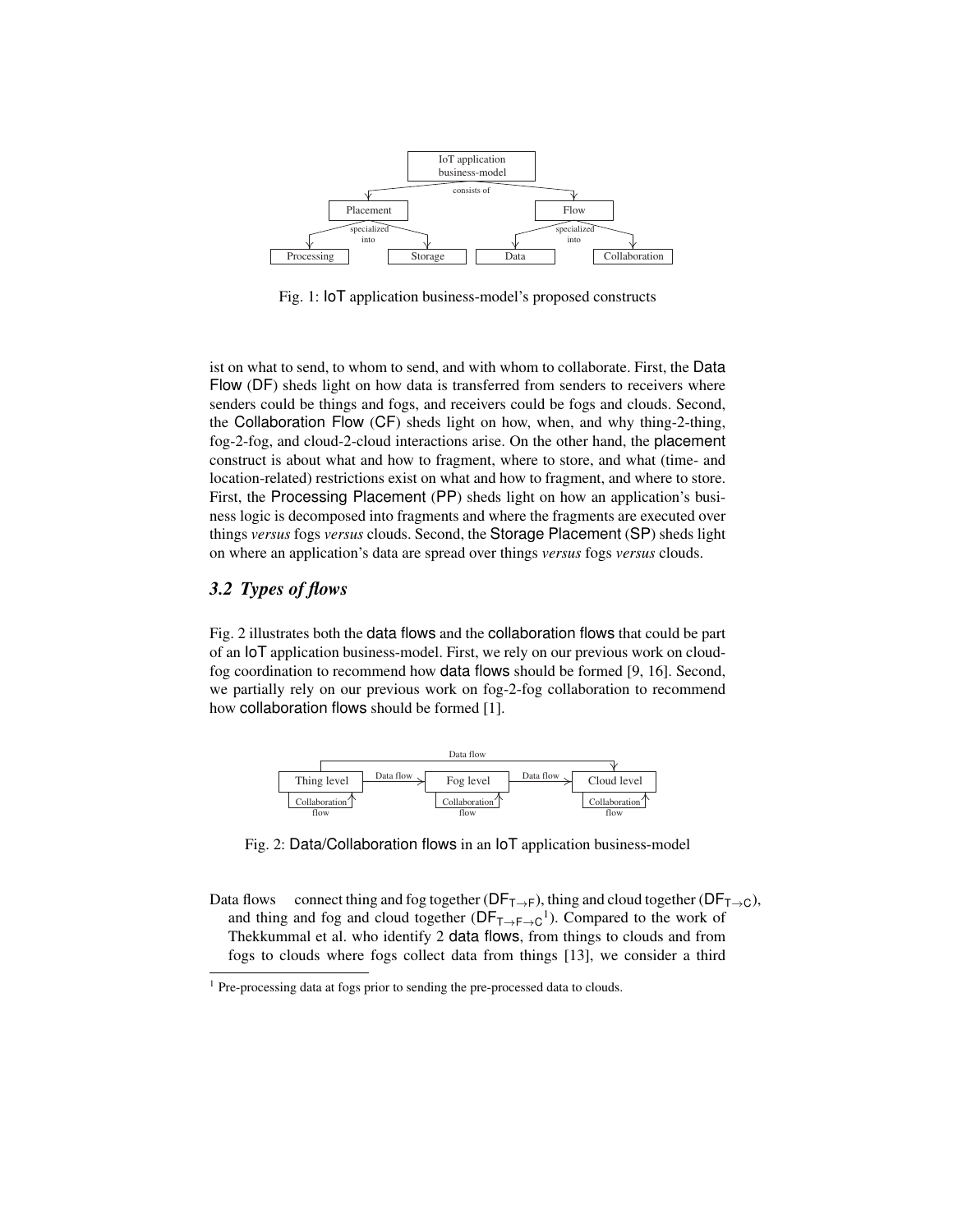data flow that is from things to fogs since some data do not need to be sent to clouds. It is worth mentioning that although our 3 specialized data flows could simultaneously exist, we came up in [9] and [16] with 6 criteria whose use would permit to either highly-recommend (HR), recommend (R), or notrecommend (NR) which data flow should be formed for a particular IoT application. These criteria are *frequency* (rate of data transfer from things to fogs/clouds; the frequency could be regular, e.g., every 2 hours, or continuous), *sensitivity* (nature of data exchanged between things and fogs/clouds; highly-sensitive data should not be exposed longer on networks during transfer), *freshness* (how important data exchanged between things and fogs/clouds should be up-to-date, i.e., recent), *time* (delay that results from withholding/processing data at the thing level until its transfer to fogs/clouds), *volume* (amount of data that things produce and send to fogs/clouds), and *criticality* (demands that fogs/clouds express with regard to data of things; low demands could lead to ignoring certain data). In support of these criteria, we made the assumption that, distance-wise, clouds are far from things and fogs are close to things. In Table 1, we summarize how the aforementioned criteria, taken independently from each other, assist with recommending the formation of specific **data flows:**  $T \rightarrow C$ ,  $T \rightarrow F$ , and  $T \rightarrow F \rightarrow C$ . More details about these recommendations are presented in [9].

| <b>Criterion</b> | <b>Features</b>               | $\rightarrow$ C         |                         | $\rightarrow$ FIT $\rightarrow$ F $\rightarrow$ C |
|------------------|-------------------------------|-------------------------|-------------------------|---------------------------------------------------|
|                  | Frequency   Continuous stream | $\overline{\text{NR}}$  | HR                      | R                                                 |
|                  | Regular stream                |                         |                         |                                                   |
|                  | Short gaps                    | <b>NR</b>               | <b>HR</b>               | <b>HR</b>                                         |
|                  | Long gaps                     | R                       | R                       | R                                                 |
| Sensitivity High |                               | NR.                     | HR                      | <b>HR</b>                                         |
|                  | Low.                          | $\overline{\mathsf{R}}$ | $\overline{\mathsf{R}}$ | $\overline{\mathbb{R}}$                           |
| Freshness        | Highly important              | <b>NR</b>               | <b>HR</b>               | R                                                 |
|                  | Lowly important               | R                       | R                       | R                                                 |
| <b>Time</b>      | Real-time                     | $\overline{\text{NR}}$  | HR                      | HR                                                |
|                  | Near real-time                | R                       | HR                      | HR                                                |
|                  | Batch-processing              | HR                      | NR                      | NR                                                |
| Volume           | High amount                   | <b>HR</b>               | <b>NR</b>               | NR.                                               |
|                  | Low amount                    | <b>NR</b>               | HR                      | $\overline{\mathsf{R}}$                           |
|                  | Criticality Highly important  | HR                      | HR                      | R                                                 |
|                  | Lowly important               | NR                      | HR                      | HR                                                |

Table 1: Recommendations to form data flows when criteria are separated ([9])

- *Frequency* criterion is dependent on the data stream between things and clouds/fogs. If the stream is continuous (non-stop), then it is highly recommended to involve fogs in all interactions so, that, direct data-transfer to clouds is avoided (i.e., low-latency and low-delay jitter). If the data stream is regular, recommendations will depend on how short *versus* long the gaps are during data transfer.
- *Sensitivity* criterion is about the protection measures to be put in place during data exchange between things and clouds/fogs. If the data is highly sensitive, then it is highly recommended to involve fogs in all interactions so, that, protection is ensured. Otherwise, data could be sent to clouds and fogs.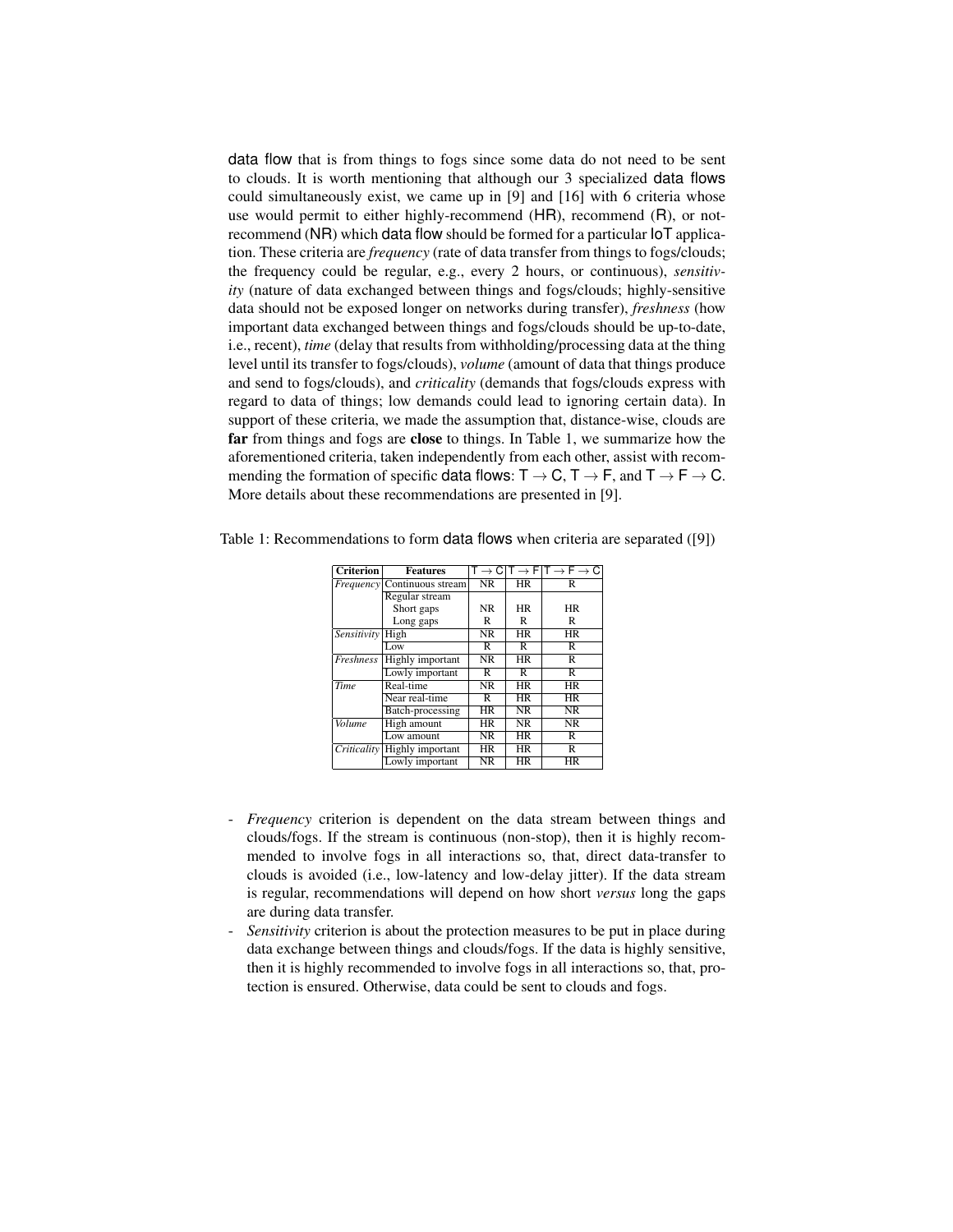- *Freshness* criterion is about the data quality to maintain during the exchange between things and clouds/fogs. If the data needs to be highly fresh, then it is highly recommended to involve fogs in all interactions (i.e., subject to be aware of the location of fogs and support to real-time interactions is provided). Otherwise, data could be sent to clouds and/or fogs.
- *Time* criterion is about how soon data is made available for processing. If it is real-time processing, then it is highly recommended to send data to fogs. If it is near real-time (i.e., minutes are acceptable) then it can be sent to clouds and/or fogs. Otherwise, cloud is ideal for data batch-processing.
- *Volume* criterion is about the space constraint over the amount of data collected/produced by things. If this amount is big, it is highly recommended to send data directly to clouds. Otherwise, data could be sent to fogs. In case of a big data amount and data is divisible, then data could be sent over to multiple fogs (i.e., distributed geo-distribution).
- *Criticality* criterion is about ensuring data availability according to fog/cloud demands. If fog/cloud demands are highly important, then it is highly recommended that data should be sent to fog/cloud regardless of the hop number (i.e., geo-distribution).

Contrarily to what we did in [9] where *frequency*, *sensitivity*, *freshness*, *time*, *volume*, and *criticality* criteria were taken independently from each other, we combined them all using a fuzzy logic-based multi-criteria decision making approach [16]. This approach was demonstrated using a healthcare-driven IoT application along with an in-house testbed that featured real sensors (temperature and humidity DHT11) and fog (rPi2) and cloud (Ubidots) platforms. During the experiments, we modified the *frequency* of streaming data (every 3 second, 5 second, 7 second, and randomly) for each of the 3 data flows,  $T \rightarrow C$ ,  $T \rightarrow F$ , and  $T \rightarrow F \rightarrow C$ , and the *volume* (around low and high amount) and *criticality* (around low and high important) of the transmitted data. Upon data messages receipt at an end-point whether fog or cloud, we timestamped these messages prior to storing them. Table 2 includes 2 out of 4 scenarios that summarize the experiments we conducted with focus on the recommendations of forming specific data flows:  $T \rightarrow C$ ,  $T \rightarrow F$ , and  $T \rightarrow F \rightarrow C$ . More details about these recommendations are presented in [16].

Collaboration flows connect things together ( $CF_{T2T}$ ), fogs together ( $CF_{F2F}$ ), and clouds together  $(CF_{C2C})$  using offloading mechanism that would allow to maintain "acceptable" loads over things, fogs, and clouds. It is not mandatory that the 3 specialized collaboration flows simultaneously exist since this would depend on satisfying under-execution IoT-applications' functional and non-functional requirements. For illustration, we demonstrate how a collaboration flow between fogs could be formed based on our previous work on improving fog performance [1]. We expect adopting the same strategy when developing both collaboration flows between things and collaboration flows between clouds.

The ICT community already agrees that fog is not a substitute to cloud but a complement; both should work hand-in-hand [2, 9]. As per Section 2, fog can support,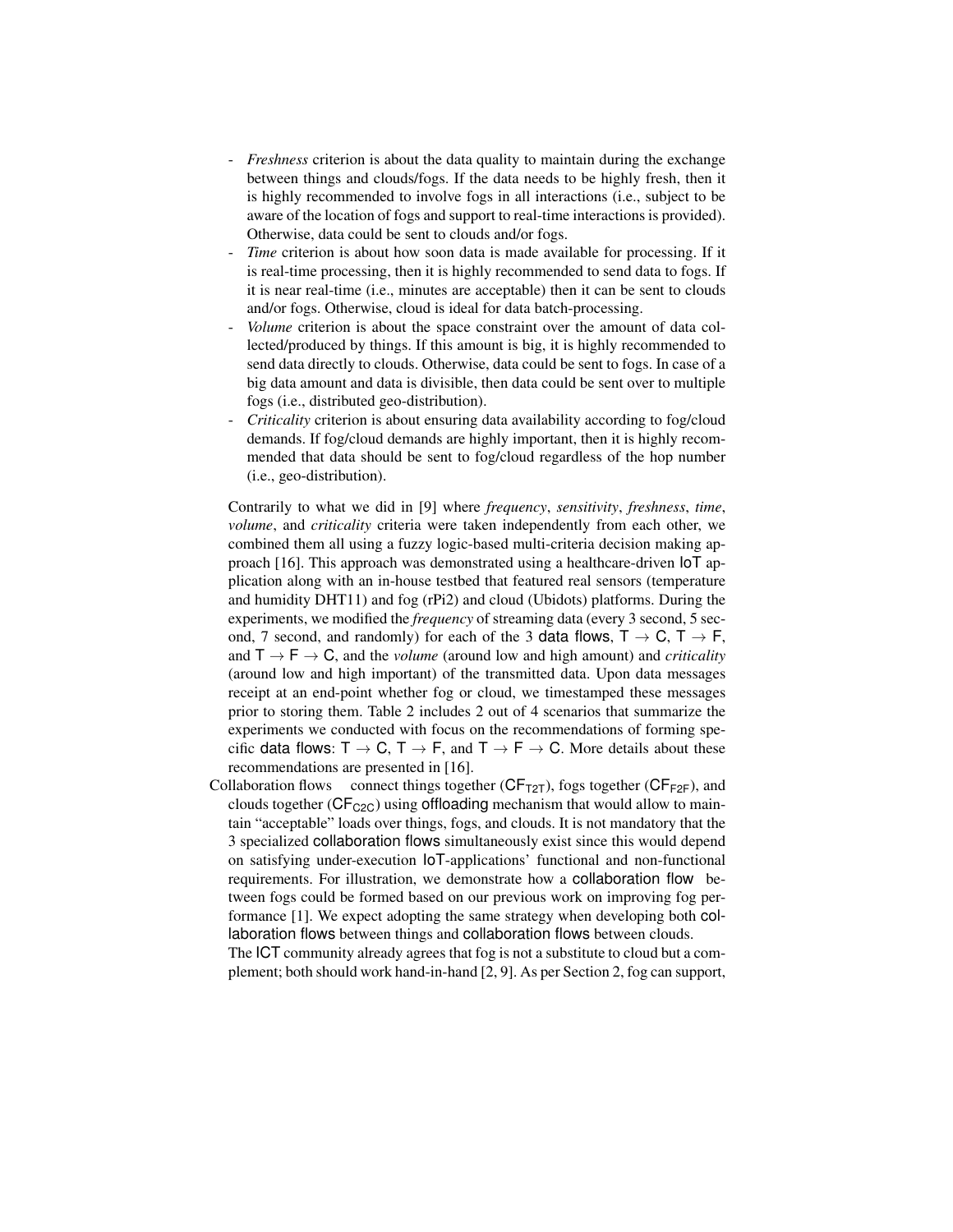| Scenario#  | <b>Criteria</b> | <b>Linguistic values</b>                                 | <b>Recommendations</b>                           |
|------------|-----------------|----------------------------------------------------------|--------------------------------------------------|
| Scenario 1 | Frequency       | Regular stream (around short and long gaps) <sup>*</sup> | $T \rightarrow C$ is NR; $T \rightarrow F$ is R; |
|            |                 |                                                          | $T \rightarrow F \rightarrow C$ is R             |
|            | Sensitivity     | Around low and high <sup>*</sup>                         |                                                  |
|            | Freshness       | Highly important                                         |                                                  |
|            | <b>Time</b>     | Real time                                                |                                                  |
|            | <b>Volume</b>   | High amount                                              |                                                  |
|            | Criticality     | Lowly important                                          |                                                  |
| Scenario 4 | Frequency       | Regular stream long gaps                                 | $T \rightarrow C$ is R; $T \rightarrow F$ is R;  |
|            |                 |                                                          | $T \rightarrow F \rightarrow C$ is R             |
|            | Sensitivity     | Low                                                      |                                                  |
|            | Freshness       | Lowly important                                          |                                                  |
|            | Time            | Near-real time                                           |                                                  |
|            | Volume          | High amount                                              |                                                  |
|            | Criticality     | Around lowly and highly important <sup>*</sup>           |                                                  |

Table 2: Recommendations to form data flows when criteria are combined ([16])

\*: Around Val<sub>1</sub> and Val<sub>2</sub>: both Val<sub>1</sub> and Val<sub>2</sub> meet the scenario's requirements.

serve, and facilitate services that cloud does not cater well for their needs and requirements. These services are known for being latency sensitive, geo-distributed (e.g., water-pipe monitoring), mobile with high-speed connectivity (e.g., connected vehicles), and largely distributed (e.g., smart energy distribution). However, despite the benefits of fog computing, it happens that fogs working in silos cannot accommodate these services' processing, storage, and communication requirements. Compared to clouds, fogs mean *less* resources, *less* reliability, and *less* latency [7]. Promoting offloading among fogs could be an option, leading to the formation of collaboration flows between fogs according to their ongoing loads and availabilities of their processing, storage, and communication capabilities. This offloading has been the focus of our work in [1].

In compliance with Fig. 2, things periodically collect and generate data from the cyber-physical surroundings and send them to fogs ( $DF_{T\rightarrow F}$ ) and/or clouds ( $DF_{T\rightarrow C}$ ) for processing/storage as deemed necessary. A fog can serve a certain number of requests instantly or offload some to other fogs in the same domain if this fog is congested, which could delay processing these requests. It is worth noting that the importance of fogs being located between things and clouds, makes fogs more accessible/reachable to both things and clouds. Therefore, fog can be used horizontally (i.e.,  $CF_{F2F}$ ) and vertically (i.e.,  $DF_{T\rightarrow F\rightarrow C}$ ) in the network to provide the desired services.

By analogy with  $CF_{F2F}$ ,  $CF_{T2T}$  and  $CF_{C2C}$  could be formed allowing to develop federations of things and federations of clouds, respectively. Communications in all federations could be either planned where links among nodes, i.e., things, fogs, and clouds, are known at design-time and according to a specific business model or ad-hoc where links among nodes are formed on the fly and sometimes opportunistically.  $CF_{T2T}$  and  $CF_{C2C}$  would require a coordination model at the thing level and cloud level, respectively, to ensure that a better load balancing among things and among clouds would be achieved. For instance, the decision of a cloud to collaborate with other clouds to support the processing of a received service's request would depend on the response time. Generally, the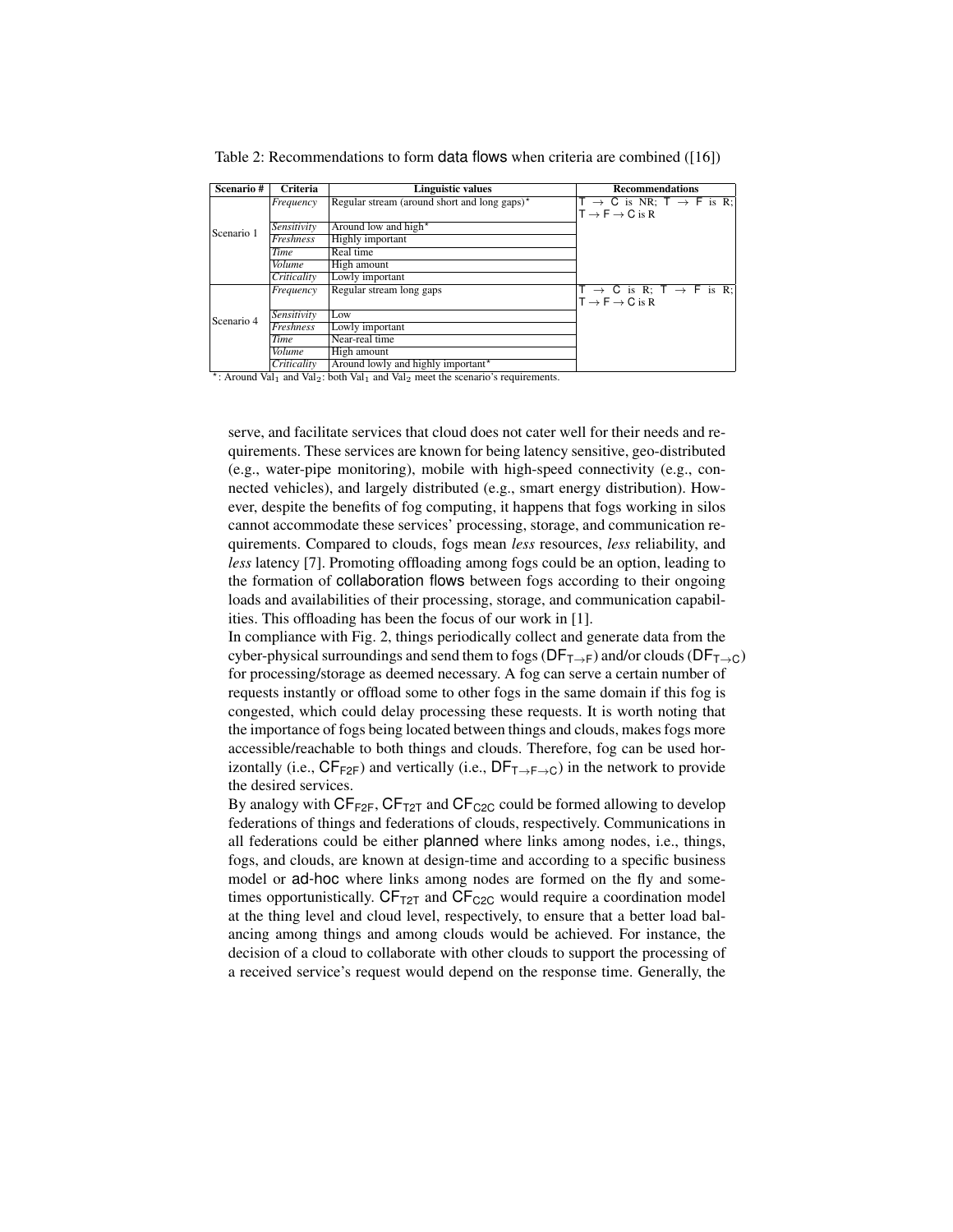response time of a task on a cloud will be computed based on the time required to wait in the queue (in case of loaded cloud), the time to process the received task on the cloud, and the response travel-time that includes both transmission and propagation delays. Meantime, since it is a distributed model, the cloud sends requests for collaboration to all neighboring nodes within its domain to examine the possibility of providing a quicker response time, especially for time-sensitive services. It is worth noting that request-and-response times are considered part of service latency.

## *3.3 Types of placements*

Fig. 3 illustrates both the processing placement and the storage placement that could be part of an IoT application business-model. In this figure, appropriate IT facilities run on top of clouds, fogs, and things to support the deployment of these 2 types of placements.

To work out and illustrate the details about processing placement and storage placement, we assume an IoT application that runs on top of a Business Process Management System (BPMS) coupled to a DataBase Management System (DBMS). Therefore, this application's business logic is designed as a set of Business Processes (BPs) that manipulate a set of DataBases (DBs). For the processing placement, we present some initiatives that examine BP fragmentation where each process fragment would be processed on top of either things (though unlikely), fogs, or clouds. For the storage placement, we present some initiatives that examine data fragmentation where each data fragment would be stored in things (though less likely), fogs, or clouds. Due to lack of space, only the processing placement is discussed.



Fig. 3: Processing/Storage placements in an IoT application business-model

Processing placements identify physical locations where an IoT application's BP fragments would be deployed for processing. BP fragmentation has been the subject of many studies shedding light on its rationales, techniques, challenges, benefits, and consequences. Hereafter, we briefly present the works of Cheikhrouhou et al. [4] and Hou et al. [6]. The first two carry out BP fragmentation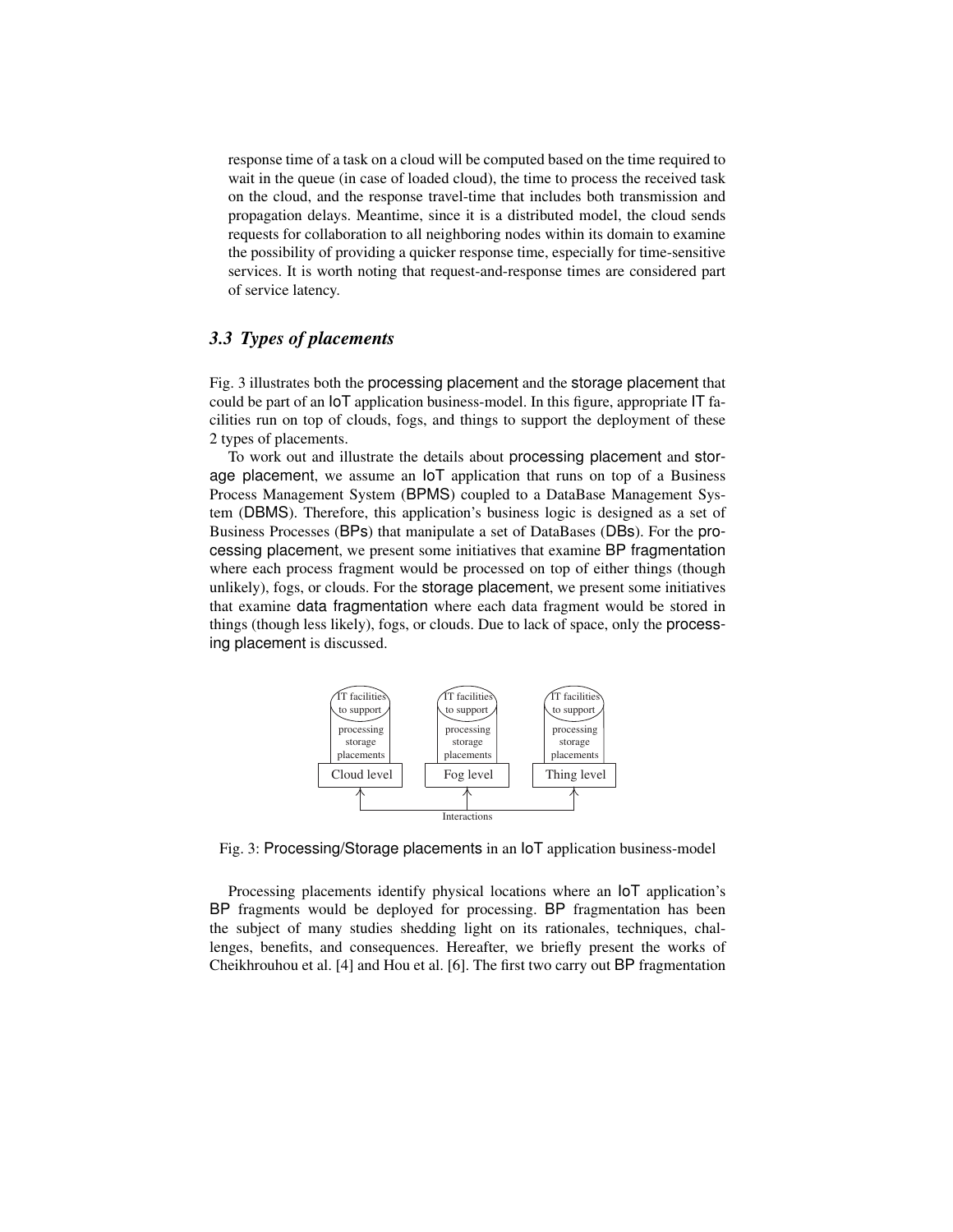over clouds/fogs and clouds, respectively, and the last one carries out BP fragmentation in the context of IoT.

Saoussen et al. report that with the continuous advances in ICT and organizations' changing needs, cloud computing has shown some signs of "fatigue" when for instance, real-time applications call for almost zero time-latency. Transferring data to distant clouds is a potential source of delays and opens doors to unwanted interceptions. Luckily, fog computing addresses some clouds' concerns like latency and security. Building upon a previous approach to formally specify and verify cloud resources allocation to BPs using Timed Petri-Net (TPN), Saoussen et al. extended this approach by fragmenting and deploying free-ofviolations time-constrained BPs in a mono-cloud and multi-fog context. They resorted to cloud-fog collaboration by verifying at both design-time and run-time where tasks should run (cloud, fog, or either) and where data should be placed (cloud, fog, or either). During BP fragmentation, Saoussen et al. defined  $DD(data_i, t_i, t_k, h_i^s, h_k^s)$ that is data dependency between task  $t_i$  that produces  $data_i$  and task  $t_k$  that consumes  $data_i$  when  $t_i$  is executed in the host  $h_i^s$  and  $t_k$  is executed in another host  $h_k^s$ where a host could be either cloud or fog with respect to Fig. 3.

Hou et al. explore BP fragmentation for distribution purposes with emphasis on IoT-aware BPs. These BPs have to cope with the high volume and velocity of data that IoT generates and hence, need to be transmitted and processed timely. The authors propose a location-based fragmentation approach to partition a BP before applying Kuhn-Munkres algorithm so, that, an optimal deployment of BP fragments is achieved. Fragment collaboration takes place through a topic-based publish/subscribe infrastructure, which allows to reduce network traffic and save process execution-time.

## *3.4 System implementation*

This section demonstrates a Recommender System  $(RS)$  that we developed to provide recommendations for data flows and processing placement as part of our IoT application business-model in the context of cloud/fog. The  $RS$  is associated with a Deep Leaning (DL) model that takes as inputs a network topology's constituents (i.e., number of things, number of fog nodes, and number of cloud nodes) and criteria weights (Table 1), and produces as outputs data flows and processing placement recommendations.

**Deep learning model.** The core of our  $RS$  is a  $DL$  model that is built in MAT-LAB on Intel core i7-6700HQ, CPU 2.60GHz, GPU GTX 1070, and RAM 32GB. This model is a multi-layer classifier that extracts features from the weighted input criteria in order to produce suggestions labeled as highly-recommended.

During the implementation, a sequential development approach (also called feed-forward nn model) is adopted allowing each layer's output to be transferred to the next layer and so on. The DL model consists of 5 layers distributed over 1 layer for input, 1 layer for output, and 3 hidden layers for transformation having 20, 20, and 15 neurones, respectively. The hidden layers are used to avoid or help in preventing overfitting. It is worth noting that we experimented more/less number of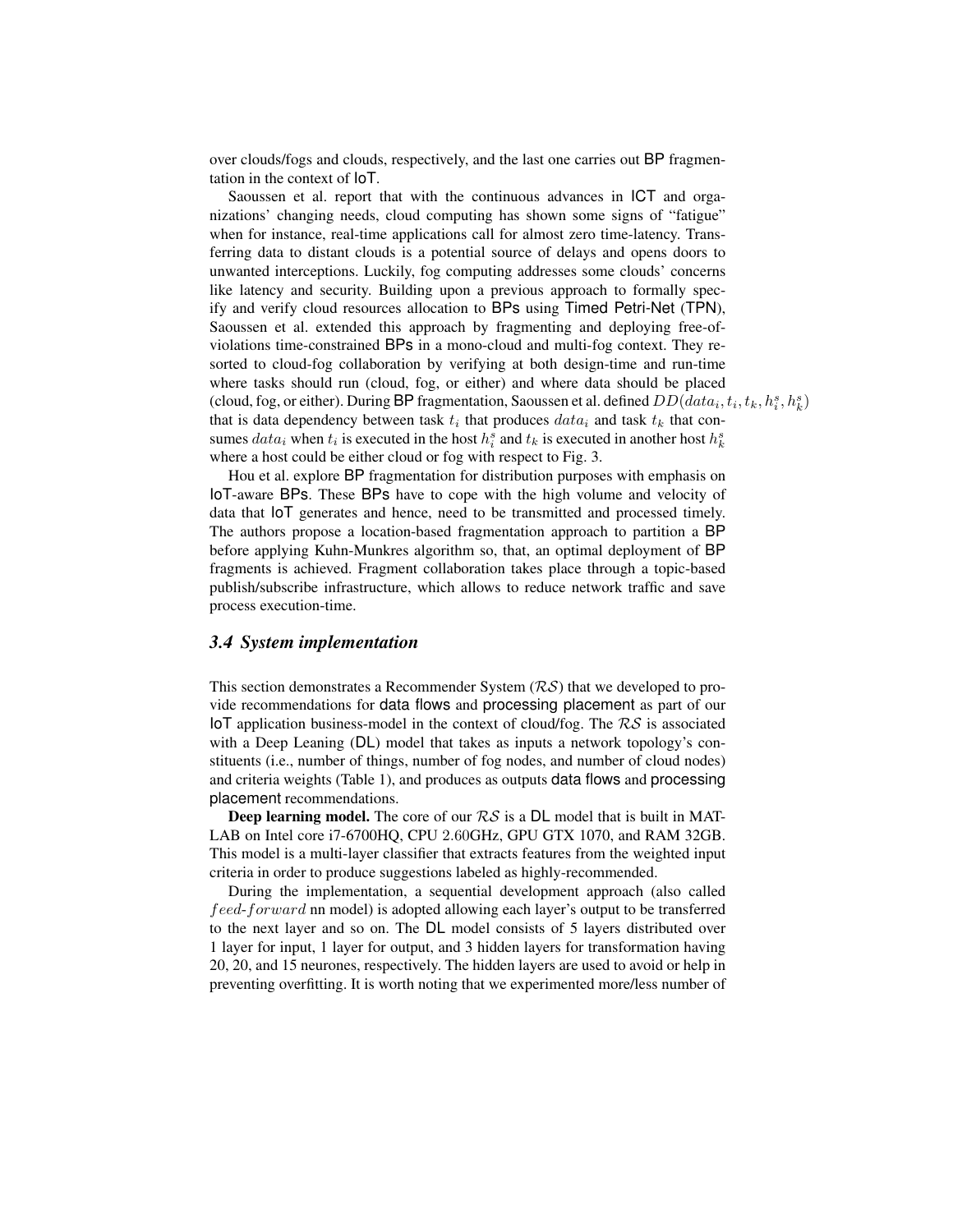layers and different number of neurons to get the best accuracy and faster processing time when providing recommendations.

The data used for training was generated by using the 6 criteria related to data flow namely, *frequency*, *sensitivity*, *freshness*, *time*, *volume*, and *critically*. Fig. 4a shows the correlation matrix for the trained data based on these criteria as well as the possible data flows. Hence, the data flow classes/labels are Flow 1, Flow 2, Flow 3, and Flow 4 referring to  $T\rightarrow C$ ,  $T\rightarrow F$ ,  $T\rightarrow C$  and  $T\rightarrow F$ , and finally  $T\rightarrow F$ and T→F→C, consecutively. From Fig. 4a, we note the data independent and notrelated to each other, hence there will be no direct/common indications or features between input data and possible output recommendations. Before the training process, a sequence of operations have been applied to input data, such as manipulate the missing data by mean substitution and normalize the data by standard deviation.



Fig. 4: Correlation matrix and recommendation generation process

Recommendation creation. The process of generating a recommendation is presented in Fig. 4b. A Web-based system has been developed to allow a user to add or design a desired network topology required for an IoT application. Moreover, the IoT application's specifications (based on the 6 criteria presented in Table 1) can also be added to the topology and encapsulated in a JSON message. To this end, the system forwards JSON messages (includes both criteria and topology) to a pre-trained DL model to find the best fitting for data flows and processing placement. It is worth noting that the DL model combines topology and application's criteria (e.g., *frequency*, and *sensitivity*) in one request to recommend the best data flow to find the best routes to.

Results and evaluation. After passing the topology and criteria to the DL model, the RS proceeds with predicting the best routes for **data flows** (i.e.,  $T\rightarrow F$ ,  $T\rightarrow C$ , etc.) and selecting the best potential neighbor node to receive the data. For instance, if there are 2 fog nodes that can be recommended, the RS will recommend either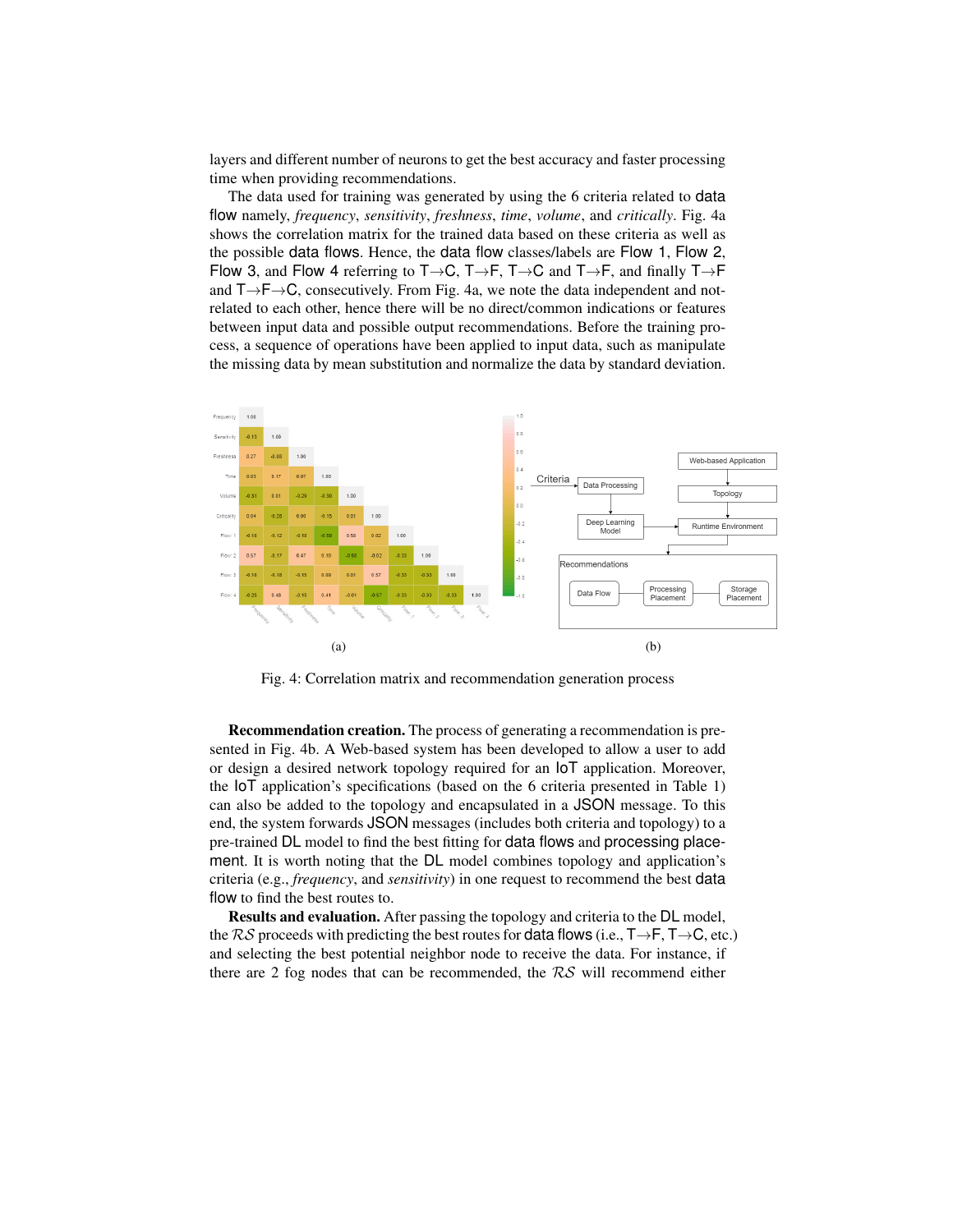$Fog<sub>a</sub>$  or  $Fog<sub>b</sub>$  based on distance (handled by the domains in the network topology) and send rate (e.g., frequency).

The  $RS$  output consists of a predication value for each of the classes representing our data flows, namely Flow 1, Flow 2, Flow 3, and Flow 4. The highest value of a class represents the most recommended class. For instance, for a topology that consists of 1 Cloud node to cover Fog and Thing nodes distributed over 3 domains with  $domain_1$  having 1 Fog node and 2 Thing nodes,  $domain_2$  having 2 Fog nodes and 1 Thing node, and  $domain_3$  having 1 Fog node and 1 Thing node, the output recommendation for this topology is presented in Fig. 5. It is noted that each Thing node has it is own criteria that lead to different predictions/recommendatiosn for the data flow and processing placement. In this figure, the processing placement node is the first node in the recommended flow; for instance, in  $T \rightarrow F \rightarrow C$  flow, the Fog node (i.e., F) is for the processing placement.

#### \* refer to prediction value of each class

### OutputArg = \*0.2850 \*0.0210 \*0.2080 \*0.4860

 $T = >F 8 T = F = >C$ 

Thing[thing\_domain: 1 -- ID: 1 -- Frequency: 39 -- Sensitivity: 75 -- Freshness: 46 -- Time: 50 -- Volume: 98 -- Criticality: 36] This Flow set to Fog Fog[fog\_domain: 2 -- fog\_id: 2] OR to Fog[fog\_domain: 2 -- fog\_id: 2] Then to Cloud Cloud[cloud\_domain: 1 -- cloud\_id: 1]

#### OutputArg = \*1.0268 \*-0.0118 \*-0.1129 \*0.0979

#### $T = S$

Thing[thing\_domain: 1 -- ID: 2 -- Frequency: 76 -- Sensitivity: 98 -- Freshness: 54 -- Time: 11 -- Volume: 91 -- Criticality: 27] This Flow set to Cloud Cloud[cloud\_domain: 1 -- cloud\_id: 1]

### OutputArg = \*0.0482 \*0.8700 \*0.0452 \*0.0366

#### $T = SF$

Thing[thing\_domain: 2 -- ID: 3 -- Frequency: 88 -- Sensitivity: 77 -- Freshness: 65 -- Time: 32 -- Volume: 31 -- Criticality: 38] This Flow set to Fog Fog[fog\_domain: 2 -- fog\_id: 3]

#### OutputArg =  $*$ -0.0043  $*$ -0.0035  $*$ 0.9974  $*$ 0.0105

### $T = >C$  &  $T = >F$

Thing[thing\_domain: 3 -- ID: 4 -- Frequency: 1 -- Sensitivity: 46 -- Freshness: 59 -- Time: 69 -- Volume: 78 -- Criticality: 74] This Flow set to Fog Fog[fog\_domain: 3 -- fog\_id: 4] OR to Cloud Cloud[cloud\_domain: 1 -- cloud\_id: 1]

Fig. 5: Recommendation output

## 4 Conclusion

This paper presented the design of a business model for IoT applications that would be deployed on top of cloud and fog resources. This business model features 2 constructs, flow (specialized into data and collaboration) and placement (specialized into processing and storage). The paper also presented the development of a system built-upon a deep learning model that recommends how the different flows and placements should be formed. These recommendations consider the technical capa